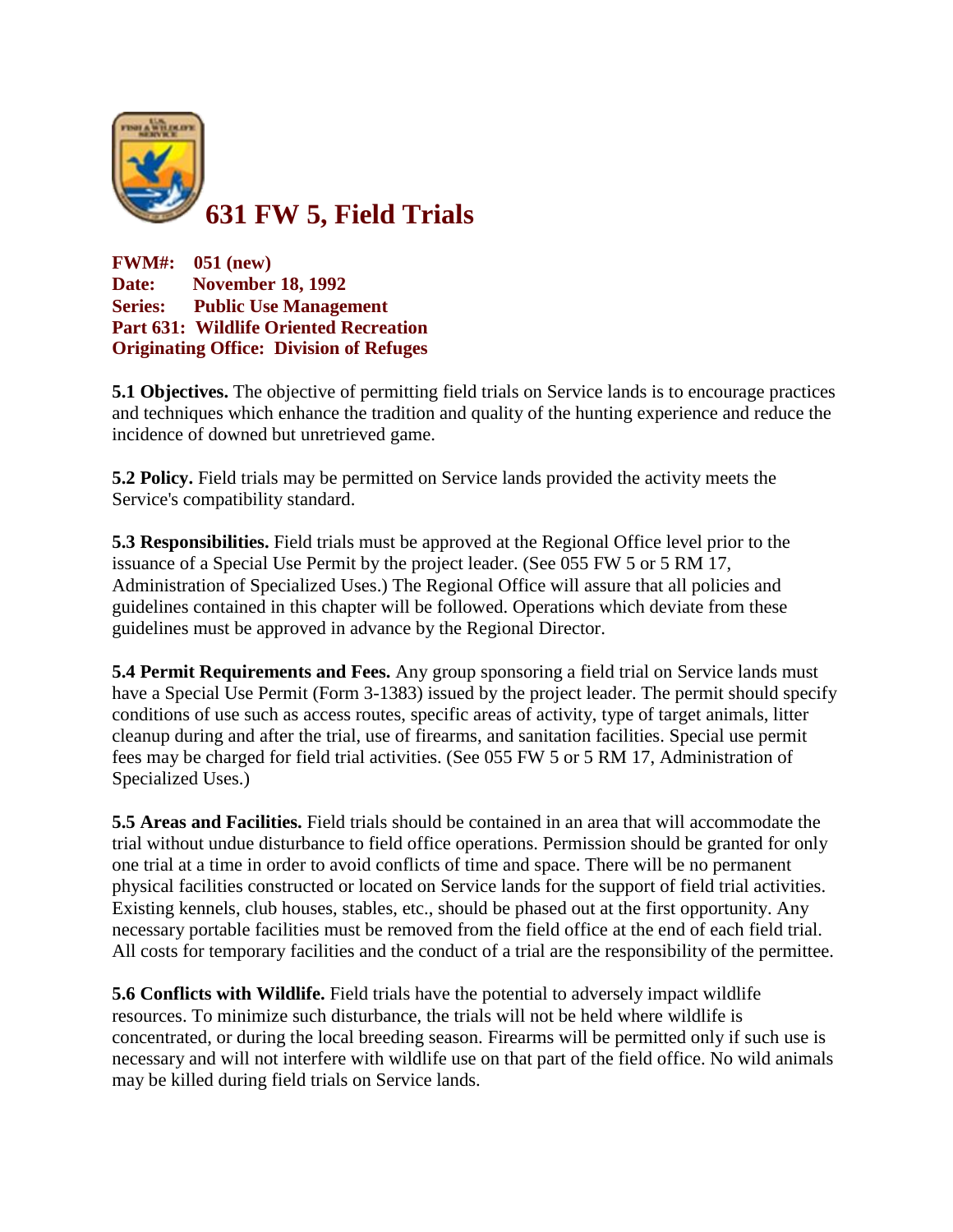**5.7 Target Animals.** Live or dead birds may be used for field trials. However, only indigenous wildlife species or established exotic species may be used. All target animals used in field trials on Service lands must have a health certificate that provides reasonable assurance of the absence of specific pathogens listed below:

**A.** Botulism (Type C)

**B.** Avian Cholera

**C.** Duck Plague (Duck Virus Enteritis)

**D.** Aspergillosis

Target animals should be brought to the field office in disposable crates (e.g. cardboard boxes) that have not been used before. Such crates must be properly disposed of after use. (See 701 FW 7 or 7 RM 17 for policy and procedures concerning disease control and prevention.)

## **5.8 Types of Field Trials.**

**A. Retriever Trials.** Generally, one or more land and water tests are set up in retriever trials using dummies (floats similar to boat bumper guards), dead ducks, or live, shackled ducks, pheasants, or pigeons to be retrieved by the dogs. The trial sites typically include water areas with a variety of cover, and field areas with different heights and density of vegetation. Often, it is desirable to have a field mowed or an entry into the water cleared to create ideal conditions. Retriever field trials involve shooting, and the sites for the various age classes should not be so close together that the noise from one event distracts dogs participating in others.

**B. Hound Trials.** Hound trials often require considerable space. Raccoon trials are conducted at night and involve a "cast" being made by a dog, hunter, and judge. In this test the dog races against the clock in vociferous location and treeing of a raccoon. The animal is not killed in the process and firearms are not a part of the test. Beagle trials vary with locality in the way they are conducted and may involve one dog or a pack of dogs competing in a "brace".

**C. Bird Dog Trials.** Bird dog trials include breeds such as English Setters, Irish Setters, Pointers, Brittany and Springer Spaniels, German Shorthair Pointers and Weimaraners. The trials may involve a shooter, judge, and the use of pen-reared quail, pigeons, or pheasants. The dogs compete on a circuit that may encompass up to three hundred acres.

**5.9 Sources of Information.** The American Kennel Club has rules and regulations pertaining to field trials for most breeds of dogs. Additionally, the American Field Publishing Company regulates trials for bird dogs. Information is available from the American Kennel Club, 51 Madison Avenue, New York, New York 10010 and American Field Publishing Company, 222 West Adams Street, Chicago, Illinois 60606.

Several National Wildlife Refuges host field trials each year and, thus, are good sources of information. A list of these refuges should be available from the Regional Office.